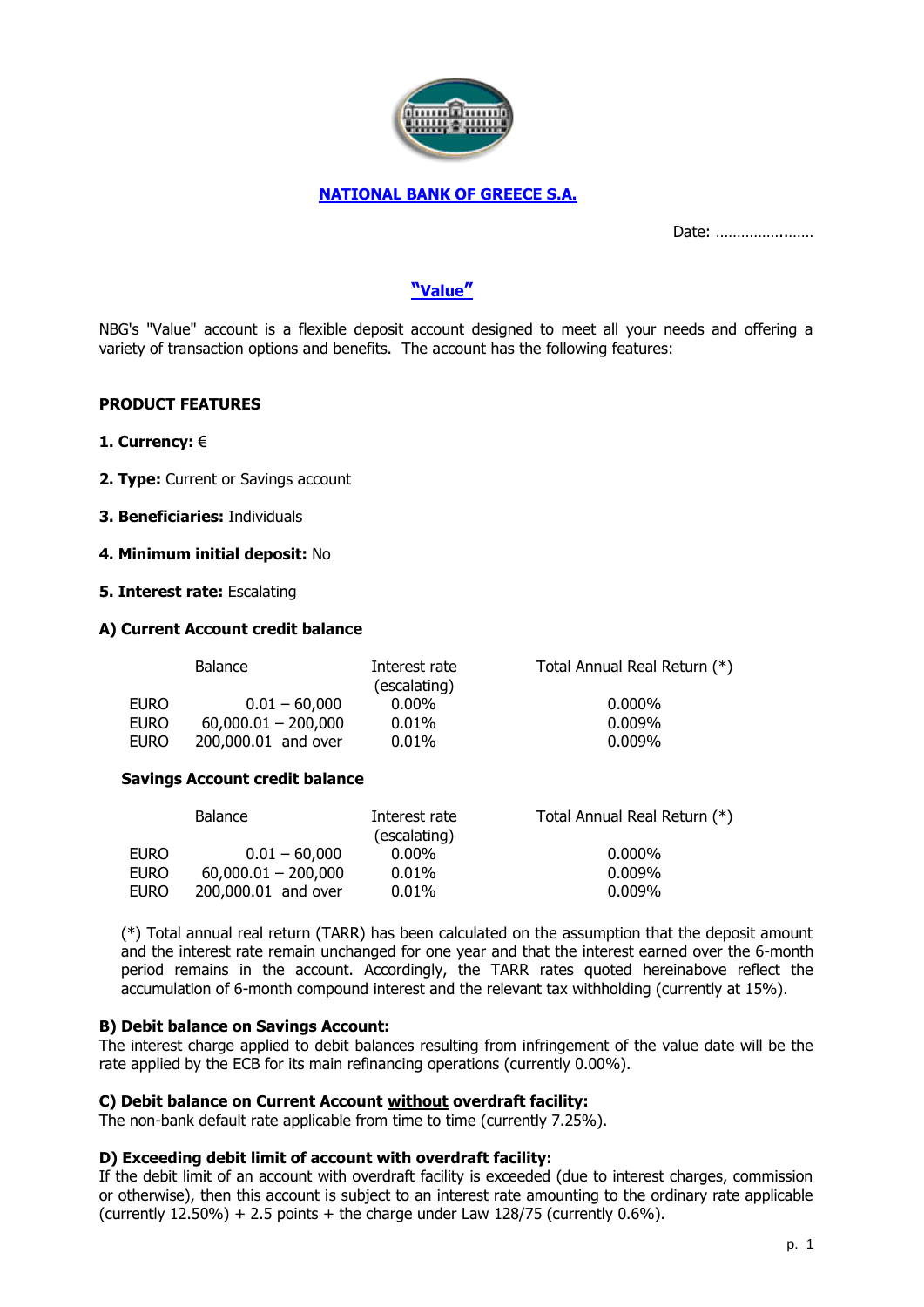Interest rates (on credit and debit balances) may be adjusted without prior notification.

# **6. Credit value dates**

A. Cash deposit in Euro into a current or savings account:

- Via our branch network: same day
- Via an ATM: same day

B. Transfer of funds from and into a Euro account, via a counter / ATM / Internet / Phone Banking: same day

# **7. Benefits**

# **A. OPERATIONAL BENEFITS**

- Supply of chequebook (for current accounts only) provided that legal and real solvency conditions are met, at €2.00 per cheque.
- Detailed account statements via Internet/Mobile Banking (monthly i-statement). free of charge
- If you so request, for savings accounts you can get account activity updates by means of
	- the account booklet: free of charge
	- current account, by means of:
		- o quarterly statements sent to your contact address: free of charge
		- $\circ$  monthly statements sent to your NBG branch (free of charge) or to your contact address, subject to charges, currently €0.90 per month.
		- $\circ$  daily statements issued at the branch on a regular basis, currently charged at €15 per month.
- Information on a round-the-clock basis (24/7) free of charge:
	- regarding the last 7 transactions on your account, via NBG's i-bank ATMs;
	- regarding account activity via Internet/Mobile Banking.
- Option to change account beneficiaries (add or remove co-beneficiary) without closing the account or changing its number, and accordingly without changing its link-up with other systems, if any (e.g. for Standing Orders, Pension Credits etc.).

## **B. TRANSACTIONAL BENEFITS**

- Option to get debit cards Debit Mastercard and Debit Visa free of charge for easy banking, instantly and securely via NBG's i-bank ATMs, DIAS, Mastercard and Visa -labelled ATMs in Greece and overseas, as well as for purchases of products and services at all businesses displaying the Mastercard and Visa logos in Greece and overseas, by debiting directly your deposit account, contactless transactions at businesses equipped with the special readers, as well as online purchases at thousands of merchants displaying the Mastercard and Visa logos, and merchants certified by Mastercard Identity Check and Verified by Visa.
- Access to alternative networks: NBG's i-bank Internet, Phone and Mobile Banking services.
- Three (3) automatic payments of bills/dues per month to all energy, water and telephone companies through standing order, by debiting the account for as long as it is held, or via Internet and Mobile Banking. Additional payments besides those offered to you free of charge: NBG's Rates and Charges each time applicable.
- Automatic payment of NBG credit card, consumer & housing loan instalments by debiting your account as per standing order with your local NBG branch.
- Option to arrange for standing orders to be paid via your account on set dates and in set amounts and to credit another account, whether yours or someone else's, for payment of dues (such as rent, school fees, child support and instalments on purchases from stores etc.) free of charge (Periodic Electronic Payments System).
- Option to participate in NBG's investment products by linking your account to your customer ID number.
- Automatic salary or pension payments by your employer or pension fund.
- Participation in the go4more reward program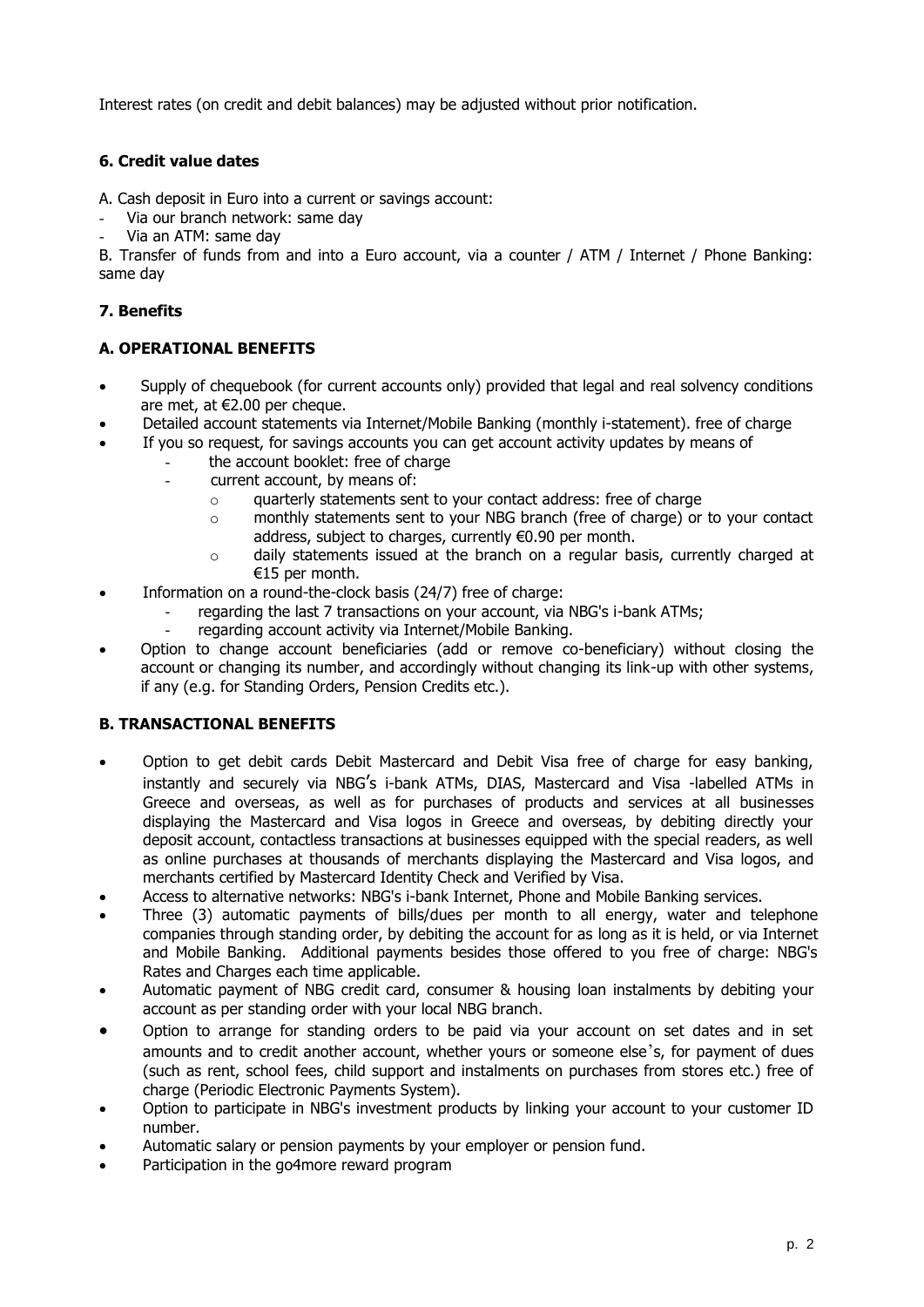## **C. i-bank Alert Services**

For transactions effected via an NBG demand deposit account for which you wish to receive alerts, you have the option to activate the i-bank alert via:

- e-mail: free of charge
- SMS: 20/month, free of charge. Additional SMSs besides those offered to you free of charge: €0.05/SMS

# **D. BANCASSURANCE PRODUCTS**

Provision of a Preventive health tests Insurance Program for the first beneficiary of the "Value" account, which includes:

- An annual check-up that includes a General Blood Test, Glucose, Cholesterol, HDL, LDL and Atherogenic index.
- Medical expenses, with or without hospitalization, due to accident, for up to €500 per insurance year.
- Further additional benefits offered by the partner Diagnostic center at special discount.

### Note that:

- The cover plan applies on condition that the principal beneficiary is an adult over the age of 18.
- The program's commencement date is the date that the deposit account was opened.
- The tests (check-up) as well as any additional benefits can be carried out after the lapse of 180 days as of the Insurance Start Date. This restriction applies only for the first year of the insurance.
- In the event of any change in the type of deposit account, where actions, such as closing an existing account and activating a new one, take place within thirty days, the period of time of the previous insurance shall be taken into consideration for the calculation of the one hundred and eighty (180) days waiting period. In any other case this is considered as a new insurance with the new insurance commencement date being the date that the new account was opened.

The insurance plans are designed by Ethniki Insurance and sold through the branch network of National Bank of Greece S.A., Aiolou 86, 102 32 Athens, Company Reg. No.: 311481 Athens. Insurance plans are sold only by Bank staff who are certified insurance intermediaries. The Bank is registered as an insurance agent with the Special Registry of the Athens Chamber of Tradesmen under No. 1028. The Special Registry's data are available through the online platform "Point of Single Contact (ESIP)" of Active Insurance Intermediaries, via which you can verify the registration with the Special Registry. ESIP website: [http://insuranceregistry.uhc.gr/.](http://insuranceregistry.uhc.gr/)

## **«Value» Rates:**

- 1) For the benefits listed above you pay  $\epsilon$ 2/month.
- 2) The cost is payable monthly by automatically debiting the account on the  $1<sup>st</sup>$  business day following the 5th day of each month.
- 3) In the event of insufficient balance, the existing account balance shall be debited and the amount outstanding until full repayment of the charge for the provision of banking services shall be blocked and collected as soon as there is sufficient balance. The Bank is entitled, if it cannot collect the cost for the provision of banking services for a period of one month due to insufficient balance in the "Value" account, to convert the account to a simple savings or current account depending on the account that has been chosen.
- 4) In the event of a bad ("bounced") cheque, your "Value" account is debited with the cost of reprocessing bad ("bounced") cheques, amounting to €20 per unpaid cheque. Such fee is automatically collected per month on the 1st business day following the 5th day of the month following that in which the bad cheque was presented.
- 5) The month within which the "Value" account is set up as well as the month within which the account was converted from a "Value" account to a simple savings or current account, as the case may be, is free of the fixed monthly charge.

Note that any favourable pricing policy applying to the "Value" deposit account and account-linked products and/or benefits in connection with identical or similar products and/or benefits, shall be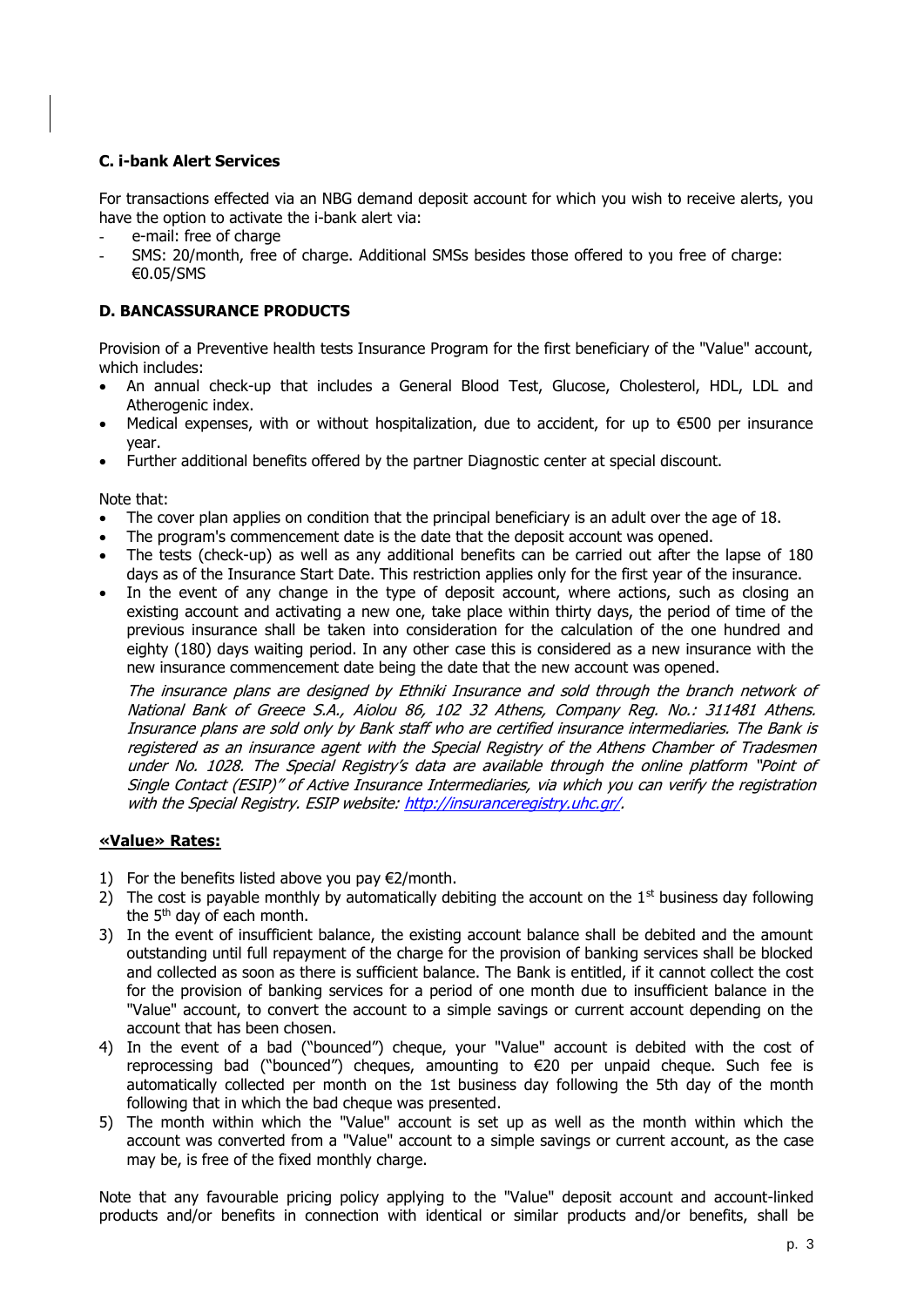provided only to the principal beneficiary, except for automatic payment of bills/dues to energy, water and fixed telephone companies (see sections B. TRANSACTIONAL BENEFITS), which apply to all beneficiaries of the account.

## **General Information**

With regard to the conditions and terms for effecting payment transactions, the framework contract for payment services, which is governed by Law 4537/2018 (Government Gazette A-84/15.05.2018), shall additionally apply and prevail over the "Agreement for deposit and the opening of deposit account"; a draft of the framework contract shall be delivered to the interested party for perusal and signing.

- 1) Interest is posted on 30 June and on 31 December of each year.
- 2) The balance available each day represents the funds (whether the total balance or a part thereof) whose value date, set as a result of any credit/debit entry or hold, has lapsed on the same day. The value date, in the case of withdrawals, is the date on which the amount withdrawn ceases to be part of the balance and, in the case of deposits, the date on which the funds become available and, in the case of interest-bearing accounts, interest starts accruing.
- 3) Interest rates on deposit accounts are escalating, i.e. interest accrues on the total balance existing from time to time in line with the rates indicated in the table above. Interest is calculated on the balance available on each day and the respective rate applies to the total deposit balance.
- 4) Interest is calculated on an actual/360 day basis, i.e. the actual days of the year are the numerator while the commercial year of 360 days is the denominator.
- 5) Tax is withheld from the interest payable to the account beneficiary in favour of the Greek State. The tax rate depends on the relevant tax law applicable from time to time (currently 15%).
- 6) You will be informed as soon as possible of any interest rate change in general, through notices displayed to that effect at NBG branches, NBG press releases or the Bank's website [www.nbg.gr]. Rate changes, however, that are favourable to you may apply without notification.
- 7) Exchange rates are available through the Bank's branches and website (www.nbg.gr) and the daily press. Exchange rate changes may apply immediately without notification.
- 8) NBG's current Rates and Charges are available in the Bank's branches and can be viewed under the relevant heading on its website [\(www.nbg.gr\).](http://www.nbg.gr)/)
- 9) If you have a complaint, please submit it to:
	- $\triangleright$  the relevant staff at the Bank's branches
	- ➢ NBG's Sector for Governance of Customer Issues:
		- You can file your comment, suggestion or complaint by filling out the relevant online form, available on the Bank's website at www.nbg.gr,
		- Send an e-mail to [customer.service@nbg.gr,](mailto:)
		- Send a letter or the relevant form available at all NBG Branches:
		- $\circ$  by post to: National Bank of Greece, Sector for Governance of Customer Issues, Omirou 30, 10672 Athens, or
		- $\circ$  by fax to +30 210 3347740

Detailed and up-to-date information regarding the complaint procedure and the contact details of the customer complaints department are available on the Bank's website [www.nbg.gr.](http://www.nbg.gr/) The submission of complaints is not subject to a charge.

Furthermore, for any disagreement or dispute, you can use the special out-of-court redress procedures by taking your matter to bodies of alternative dispute resolution, such as the Hellenic Financial Ombudsman, Massalias 1, 10680 Athens, Τ.: 10440 (local call rates)/+30 210 3376700 (international calls), www.hobis.gr, Hellenic Consumers' Ombudsman, Leof. Alexandras 144, 11471 Athens, T.: +30 2106460862 www.synigoroskatanaloti.gr More details on referring a complaint to alternative dispute resolution bodies are available on the Bank's website, at www.nbq.gr.